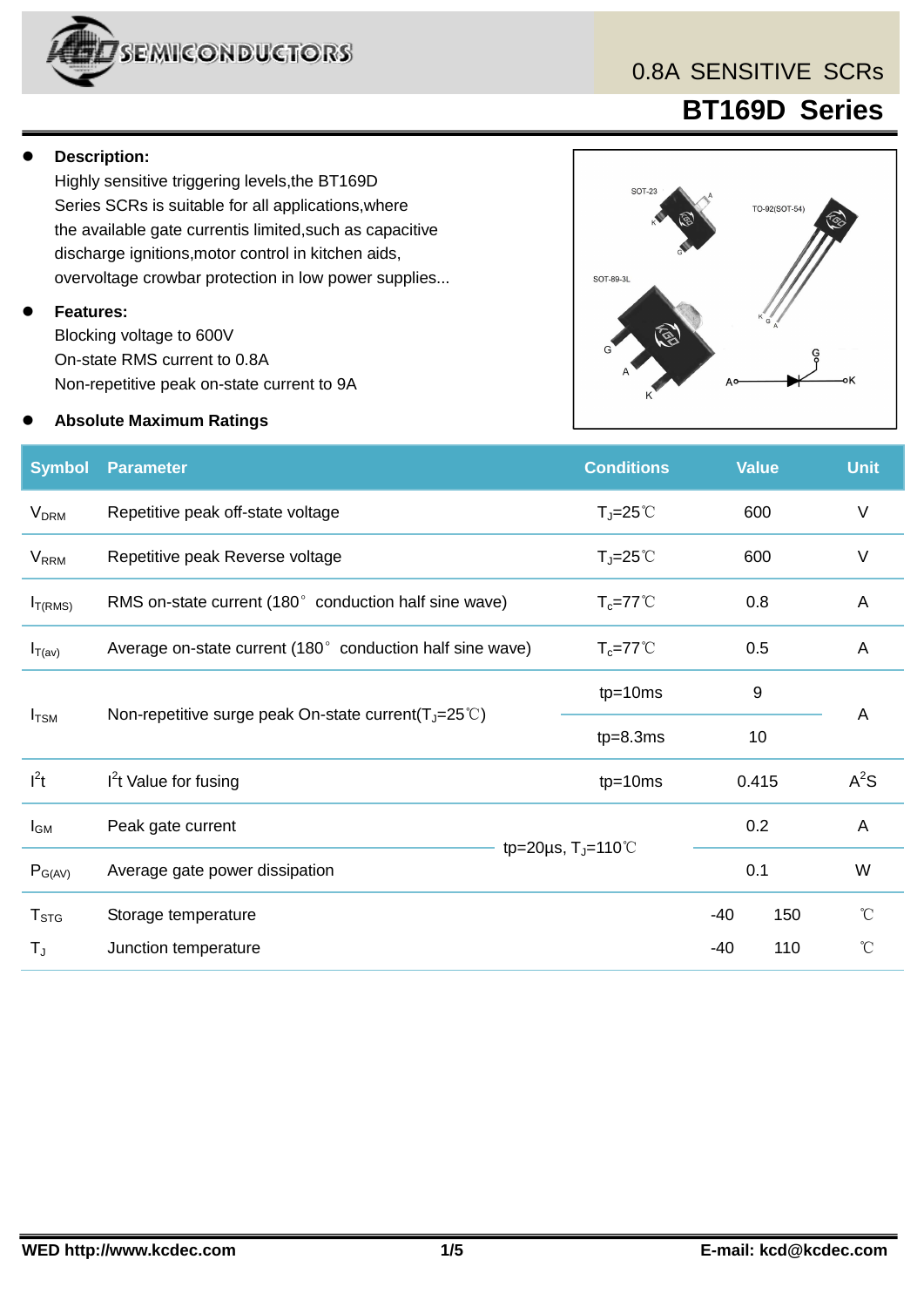

## 0.8A SENSITIVE SCRs

# **BT169D Series**

#### **Electrical Characteristics**

|               |                                                                                                        | <b>Value</b>         |            |             |           |
|---------------|--------------------------------------------------------------------------------------------------------|----------------------|------------|-------------|-----------|
| <b>Symbol</b> | <b>Conditions</b>                                                                                      | <b>MIN</b>           | <b>MAX</b> | <b>Unit</b> |           |
| $I_{GT}$      |                                                                                                        |                      | 40         | 200         | uA        |
| $V_{GT}$      | $V_D=6V, R_L=100\Omega$                                                                                | 0.6<br>$\vee$<br>0.8 |            |             |           |
| $V_{GD}$      | $V_D = V_{DRM}$ , R <sub>L</sub> =3.3K $\Omega$ , R <sub>GK</sub> =1K $\Omega$ , T <sub>J</sub> =110°C | 0.2                  |            |             | V         |
| $I_L$         | $I_G=1mA$ , $R_{GK}=1K\Omega$                                                                          |                      |            | 6           | mA        |
| $I_H$         | $I_T = 50mA$ , $R_{GK} = 1K\Omega$                                                                     |                      |            | 5           | mA        |
| dv/dt         | $V_{DM}$ =67% $V_{DRM}$ , R <sub>GK</sub> =1KQ,T <sub>J</sub> =110°C                                   | 10                   |            |             | $V/\mu s$ |

#### **Electrical Characteristics**

| <b>Symbol</b>    |                                   | <b>Parameter</b>                     | <b>Numerical</b> | <b>Unit</b> |
|------------------|-----------------------------------|--------------------------------------|------------------|-------------|
| V <sub>TM</sub>  | $I_T = 1A$ , tp=380 $\mu$ s       | $T_J = 25^{\circ}C$                  | 1.3              |             |
|                  |                                   | $T_J = 25^{\circ}C$                  | 5                | μA          |
| $IDRM$<br>$IRRM$ | $V_D = V_{DRM}$ , $V_R = V_{RRM}$ | $T_{\sf J}$ =125 $^{\circ}\!{\rm C}$ | 0.1              | mA          |

#### **Thermal Characteristics**

| <b>Symbol</b>             | Parameter                                              | <b>Numerical(MAX)</b> | <b>Unit</b> |                  |  |
|---------------------------|--------------------------------------------------------|-----------------------|-------------|------------------|--|
|                           | Junction to case                                       | TO-92                 | 75          |                  |  |
| $R_{th(j-c)}$             |                                                        | SOT-23/SOT-89-3L      | 15          | $\mathcal{C}$ MV |  |
|                           |                                                        | TO-92                 | 200         |                  |  |
| $R_{th(j-a)}$             | Junction to ambient                                    | SOT-23/SOT-89-3L      | 400         | $\mathcal{C}$ MV |  |
| $\mathsf{T}_{\mathsf{L}}$ | Lead Solder Temperature(<1/16" from case, 10 secs max) |                       | 260         | $^{\circ}C$      |  |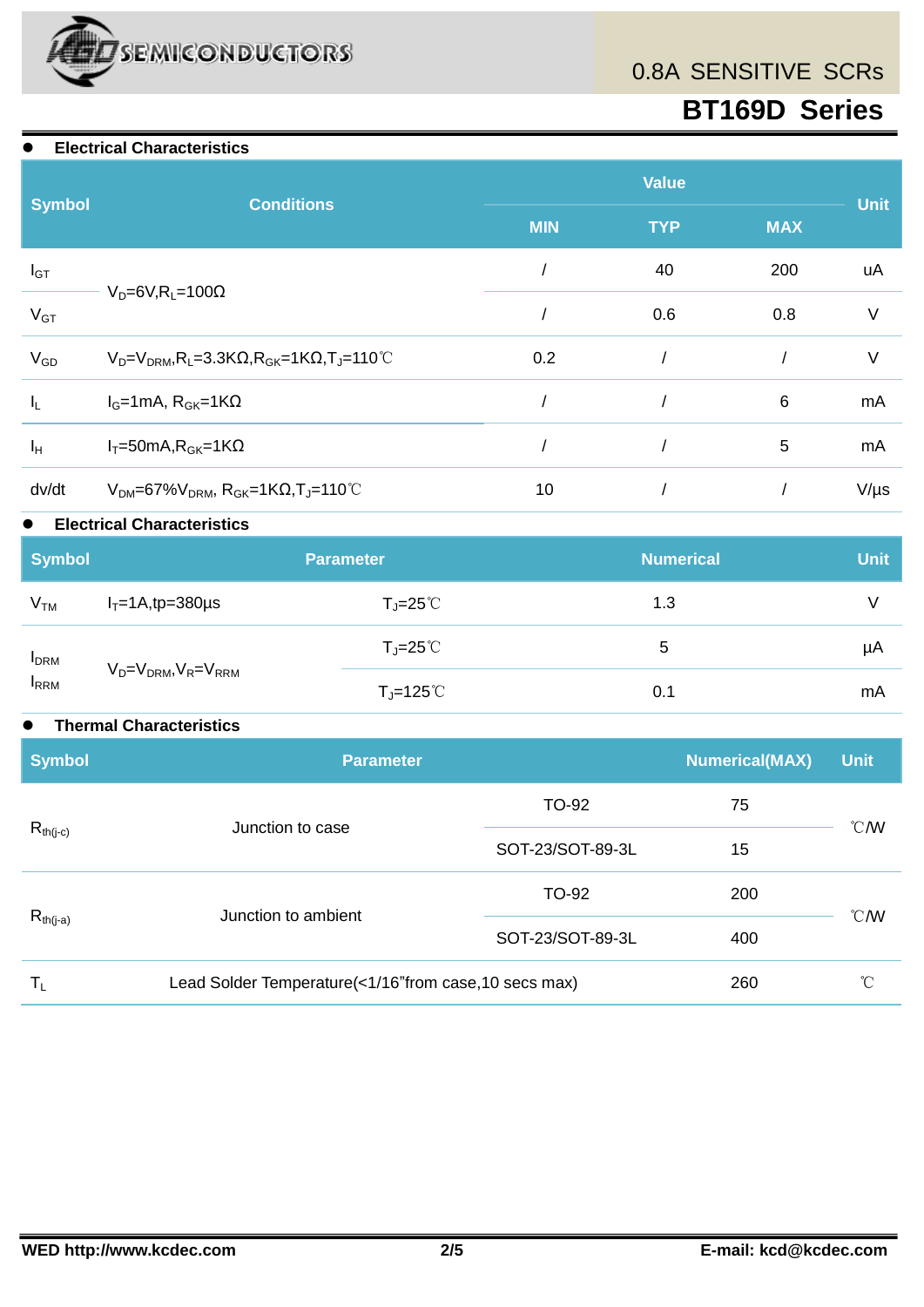

 **BT169D Series**

**Package Outline Dimensions**



|      | <b>Dimensions</b> |       |        |       |  |
|------|-------------------|-------|--------|-------|--|
| Ref. | Millimeters       |       | Inches |       |  |
|      | Min.              | Max.  | Min.   | Max.  |  |
| Α    | 4.45              | 5.2   | 0.175  | 0.205 |  |
| в    | 4.32              | 5.33  | 0.170  | 0.210 |  |
| C    | 3.18              | 4.19  | 0.125  | 0.165 |  |
| D    | 0.407             | 0.533 | 0.016  | 0.021 |  |
| G    | 1.15              | 1.39  | 0.045  | 0.055 |  |
| Η    | 2.42              | 2.66  | 0.095  | 0.105 |  |
| J    | 0.39              | 0.50  | 0.015  | 0.020 |  |
| κ    | 12.70             |       | 0.500  |       |  |
| Ν    | 2.04              | 2.66  | 0.080  | 0.105 |  |
| Ρ    |                   | 2.54  |        | 0.100 |  |
| V    | 3.43              |       | 0.135  |       |  |

**SOT-23** 

 $0.25$ 





|                | Dimensions         |           |        |             |  |
|----------------|--------------------|-----------|--------|-------------|--|
| Ref.           | <b>Millimeters</b> |           | Inches |             |  |
|                | Min.               | Max.      | Min.   | Max         |  |
| Α              | 0.900              | 1.150     | 0.035  | 0.045       |  |
| A1             | 0.000              | 0.100     | 0.000  | 0.004       |  |
| A <sub>2</sub> | 0.900              | 1.050     | 0.035  | 0.041       |  |
| b              | 0.300              | 0.500     | 0.012  | 0.020       |  |
| C              | 0.080              | 0.150     | 0.003  | 0.006       |  |
| D              | 2.800              | 3.000     | 0.110  | 0.118       |  |
| E              | 1.200              | 1.400     | 0.047  | 0.055       |  |
| F1             | 2.250              | 2.550     | 0.089  | 0.100       |  |
| е              | 0.950              |           | 0.037  |             |  |
| e1             | 1.800              | 2.000     | 0.071  | 0.079       |  |
| L              | 0.550              |           | 0.022  |             |  |
| L1             | 0.300              | 0.500     | 0.012  | 0.020       |  |
| θ              | $0^{\circ}$        | $8^\circ$ | 0°     | $8^{\circ}$ |  |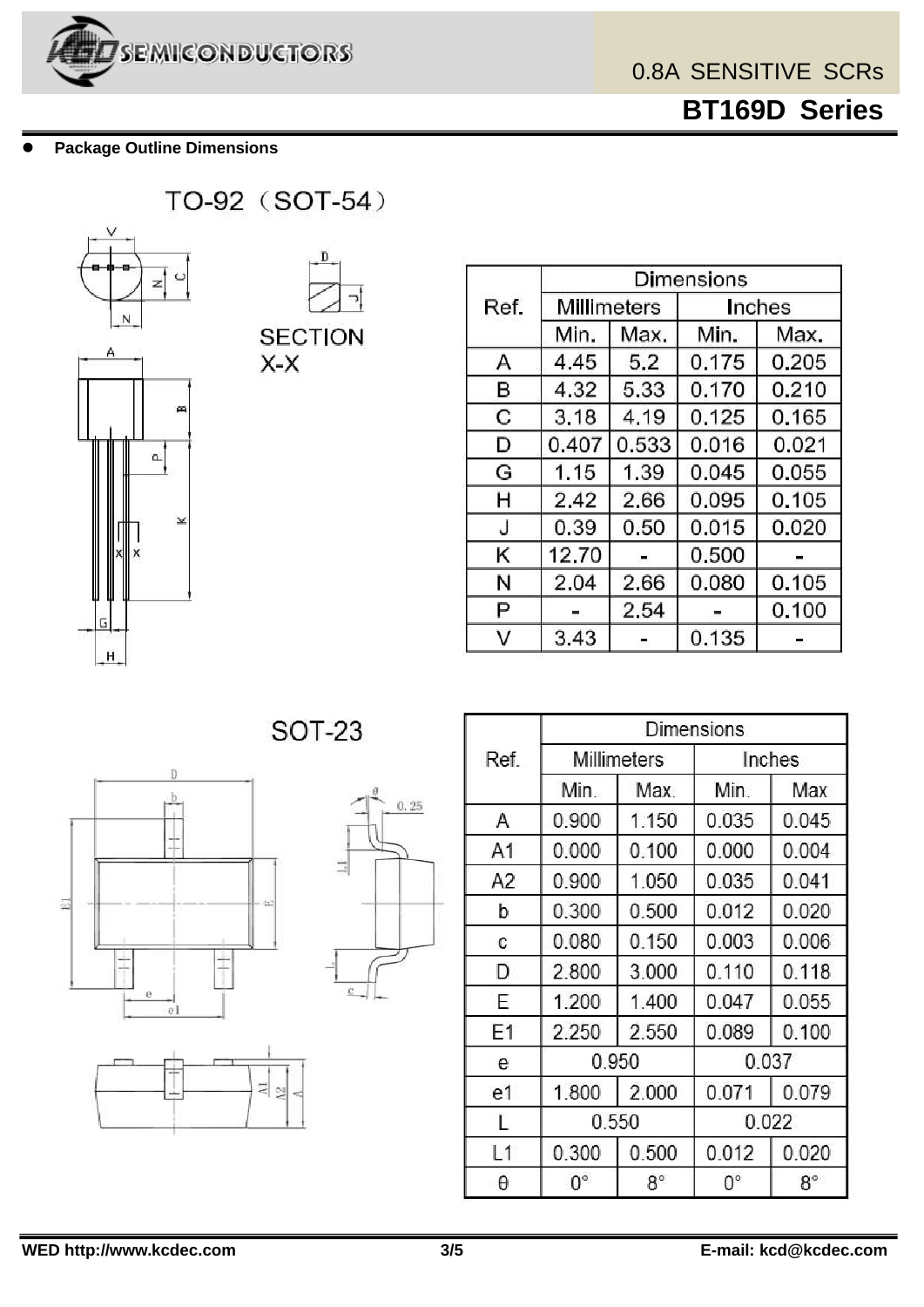

 **BT169D Series**

**SOT-89-3L** 





|                | Dimensions  |            |            |            |  |
|----------------|-------------|------------|------------|------------|--|
| Ref.           | Millimeters |            | Inches     |            |  |
|                | Min.        | Max.       | Min.       | Max        |  |
| Α              | 1.400       | 1.600      | 0.055      | 0.063      |  |
| b              | 0.320       | 0.520      | 0.013      | 0.020      |  |
| b1             | 0.400       | 0.580      | 0.016      | 0.023      |  |
| C              | 0.350       | 0.440      | 0.014      | 0.017      |  |
| D              | 4.400       | 4.600      | 0.173      | 0.181      |  |
| D <sub>1</sub> |             | 1.550 REF. |            | 0.061 REF. |  |
| Ε              | 2.300       | 2.600      | 0.091      | 0.102      |  |
| E1             | 3.940       | 4.250      | 0.155      | 0.167      |  |
| е              | 1.500 TYP.  |            | 0.060 TYP. |            |  |
| e1             | 3.000 TYP.  |            |            | 0.188 TYP. |  |
|                | 0.900       | 1.200      | 0.035      | 0.047      |  |

**Marking**